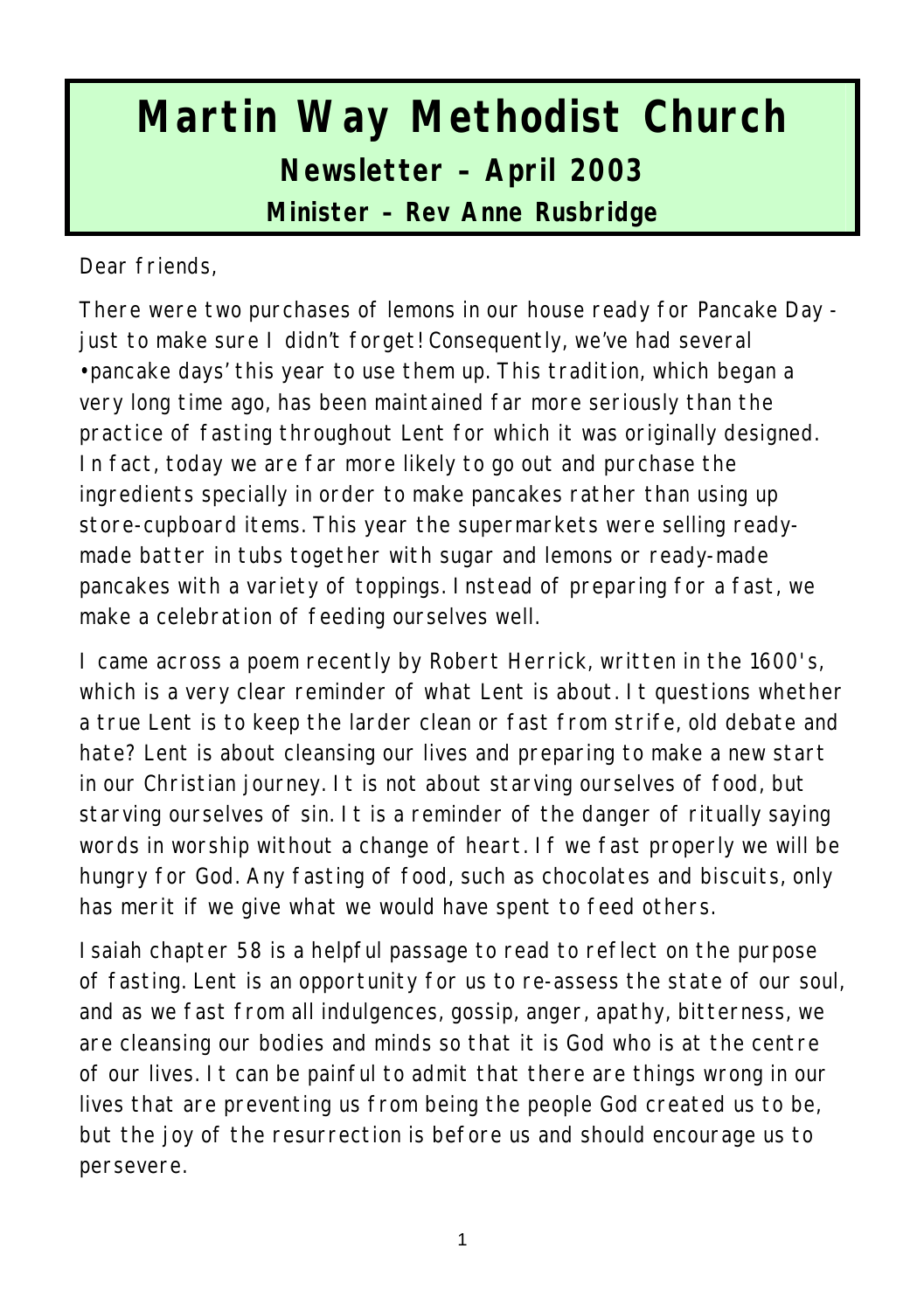At the end of this month we will be celebrating Easter. As we reflect on all the stories of the resurrection appearances, I pray that the joy of the risen Lord will give you a sense of excitement, new-beginnings, and encourage you to walk even more confidently with the Lord during this next year. With every blessing,

#### **Pastoral Care**

Valerie Currie and Bill Goodrum have decided that the time has come for them to step down from their responsibilities as class leaders and we thank them for all the work they have done over the years in being a part of our pastoral care team.

As you know we welcomed eight new members to our church in the autumn, and two new groups have been set up for them and others to learn and share together, the LIFE Bible Course meeting on Wednesday evenings and The Seekers Group, meeting on Thursday afternoons. These developments have involved a slight revision of the class groups lists.

At the Church Council we welcomed and accepted some new group leaders, Tim and Caroline Johnson, Rosemary Keen and Gwen Wildman, and we thank them for taking on this responsibility.

A copy of the new class lists will be placed on the notice-board in the corridor. If you are not a member but would like to be included in a class group, please will you let me know. And if you would like to consider membership, then please speak to me about that too.

*Anne*

*Anne*

# **Church Council News**

We had a very long Church Council meeting on  $13<sup>th</sup>$  March, as there were several very important issues to discuss. Here is a summary of some of them.

**Worship Leader**: Tony Loft has trained to become a Worship Leader, which means that he will be available to help preachers with every aspect of preparing and leading worship, except preaching. We wish Tony God's blessing as he begins this new work in the church.

**Safeguarding children and young people**: Since 1993 the churches have had to ask everyone working with children and young people in the church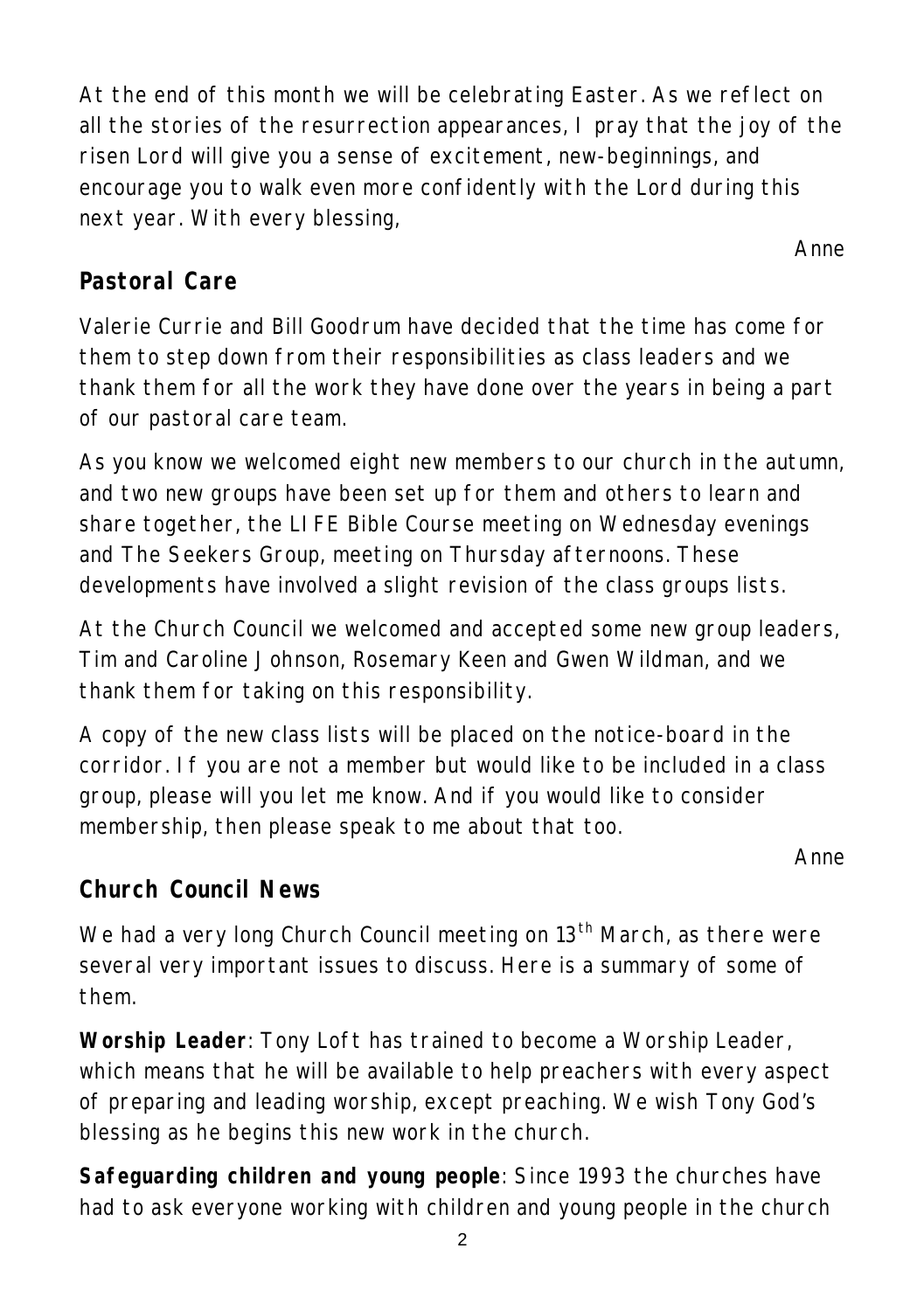to sign a declaration that they have not had any convictions for sexual offences. The legislation has now become more complex and we have been advised to look at the much broader issues relating to the safety of children on our premises. In line with this, the Church Council has agreed that we will now extend the signing of a simple declaration to all members of the Church Council, all key holders, all door stewards, and anyone who helps with activities where children are present. This is not just •red tape' but ensuring that we take seriously the safety of everyone who uses our church premises.

**Church Stewards**: We had a discussion as to how the role of Church Steward has changed over the years in this church, Door Stewards having been introduced to help out with the workload of the Church Steward. The role of Church Steward carries the responsibility of sharing with the minister, leadership over the whole range of the church's life and activity as well as all the practical tasks that you see happening on a Sunday morning. It is this leadership role that many people find rather awesome, and are therefore reluctant to take on the role of Church Steward. As we need to be appointing some new Stewards, the Church Council took this opportunity to make some changes to our current way of working. We will now have two types of steward, Leadership Stewards and Sunday Stewards, and we would like to ask all the current Door Stewards if they would be prepared to become Sunday Stewards. The roles will be as follows:

- **Leadership Steward**: to meet regularly with the minister to discuss leadership of our church community plus vestry duty for all acts of worship. Leadership Stewards are members of the Church Council.
- **Sunday Steward**: preparation of the church for worship, welcoming and tidying of the church after worship. Sunday Stewards would work in teams of three or four, and there will be a clear list of tasks that need to be covered. These stewards would not need to be members of the Church Council.

We hope that these new arrangements will encourage more people to come forward and help.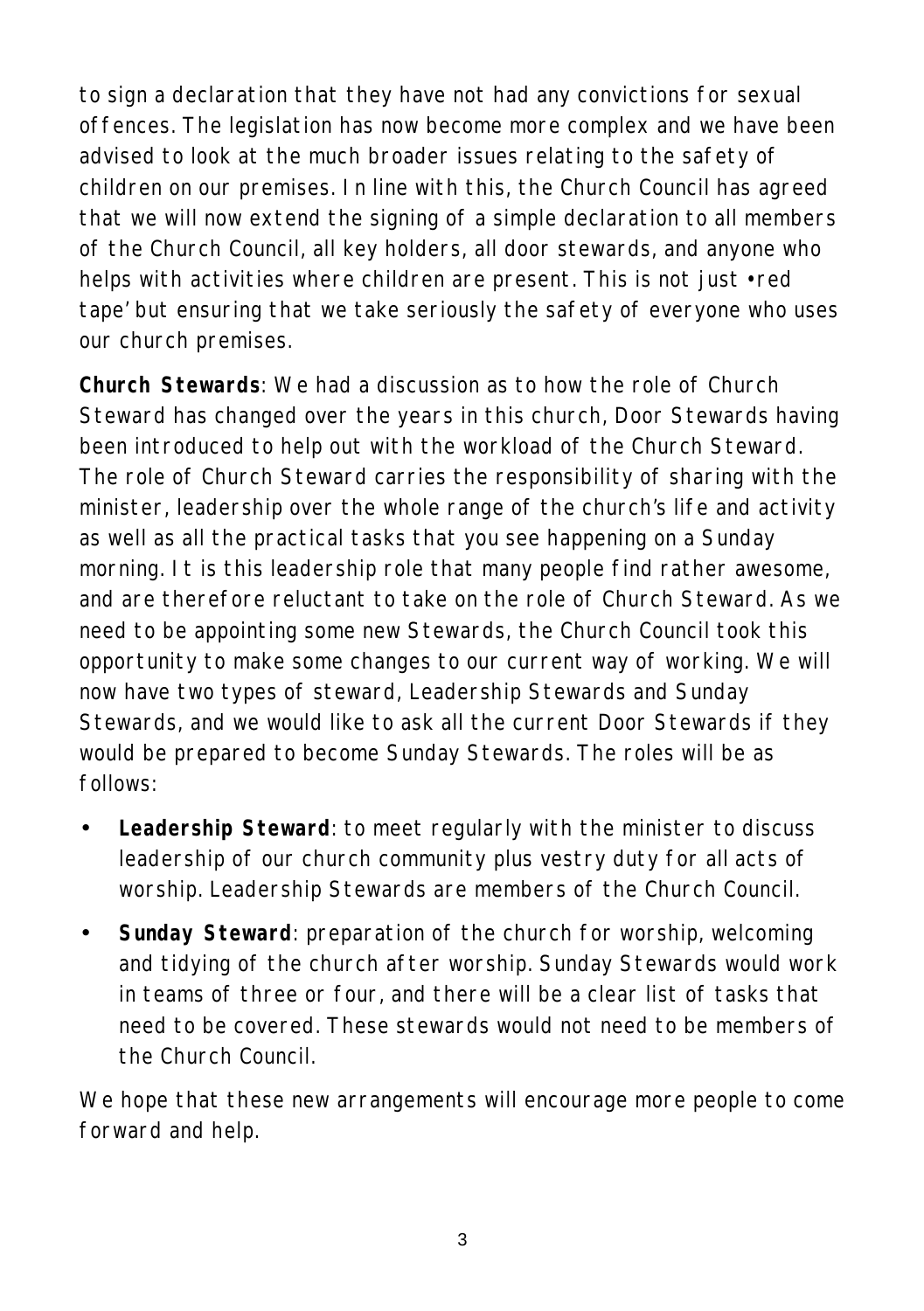# **Wednesday Morning Bible Study**

We plan to meet on 23 April, 28 May, 25 June and 23 July when we shall be looking at the Letters to Timothy. Everyone is welcome.

*Bill Cox*

#### **Situations Vacant**

We urgently need help with the following:-

- Co-ordinator for Flower Rota
- Communion Stewards
- Leadership Stewards
- Christian Aid Co-ordinator

It would be helpful to have more volunteers for:

- Duplicating the weekly notices
- Sunday Stewards
- Sunday Club

We also need additional members on the Church Council. We are allowed up to 15 people representing all areas of church life, and at present we only have 7. We are also allowed up to 15 members nominated by the General Church Meeting and we only have 8. If you would like to be more involved in the planning and decision making of our church, and you are a church member, please let one of the stewards know.

Please advise Anne or one of the stewards if you would be willing to take on one of these tasks, or would like more information.

## **Women's Network of the Methodist Church Report on Wimbledon Circuit day 13 February 2003**

We had a very thought provoking morning service about various women's relationships with Jesus. We moved round the church from the home of Mary and Martha, to Jacob's well and the Samaritan woman and then to the dining room and the anointing of Jesus with expensive nard.

We had an excellent three-course meal and then moved back to the church for the presentation on Network by Mrs Jean Plant. We heard a little about Jean's life and how she arrived at where she is today, then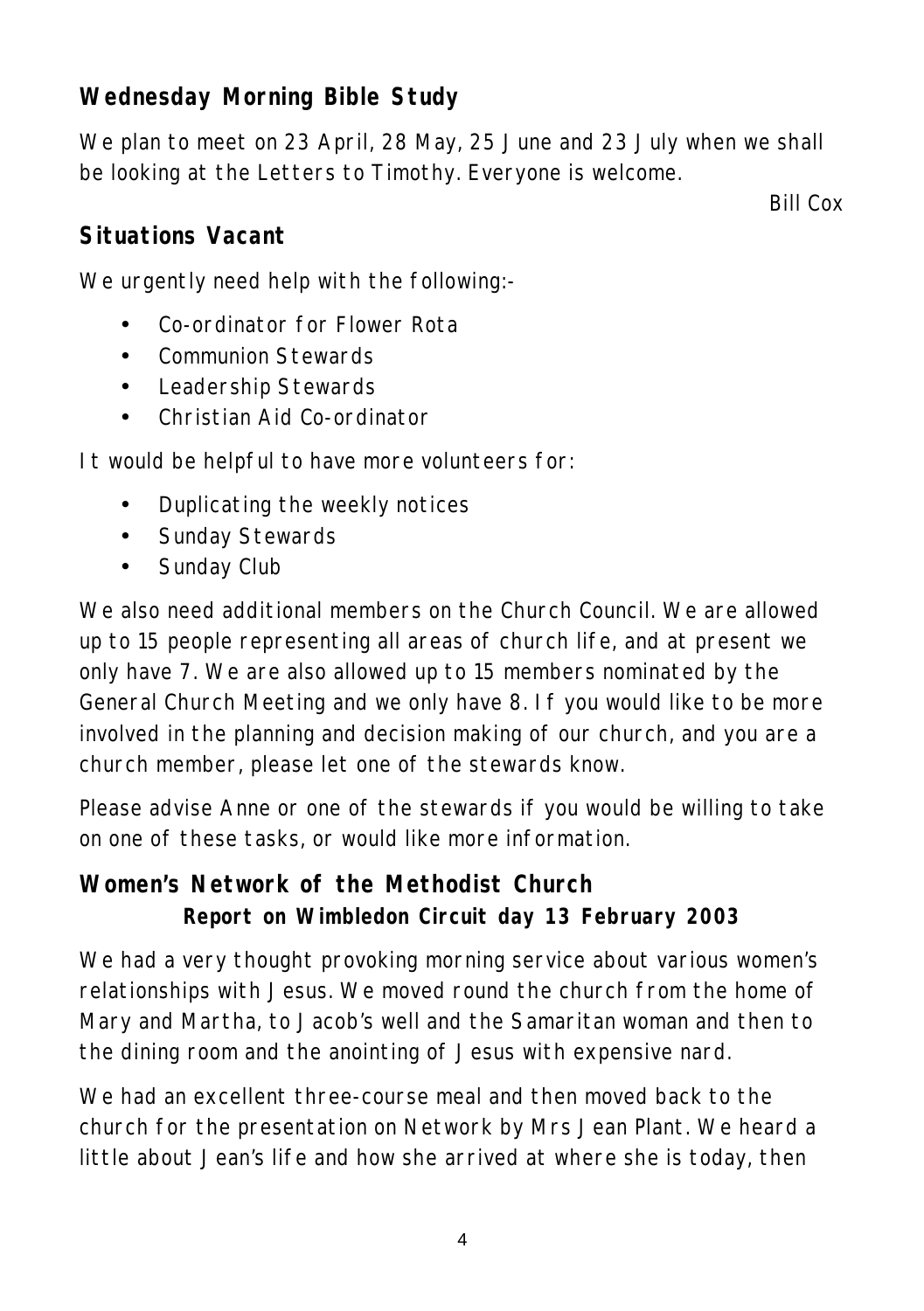details of Network, and how it was formed 26 years ago by Women's Fellowships and Women's Work joining together.

Women's Network now includes all Methodist women, whether they belong to a group or not. There is a world federation of Methodist and Uniting Church women, which holds a continental conference each year, and a world conference every five years.

Women's Network of the Methodist Church aims to encourage, enable and equip women to participate fully in the life of the Church and society. It does this through:

- Training in specific skills
- Conferences and events on issues and themes
- Different styles of worship and ideas for worship
- Campaigns in which women may be actively involved
- Provision of information about other groups and resources
- Mutual support through all of the above

Jean explained the Network Badge

- n for network
- For a bridge
- For the overarching love of God
- Or for a door, a rainbow, or a magnet
- The bird is a dove of peace, representing the presence of the Holy Spirit
- We then have the empty cross to remind us that Jesus died for us
- The criss-crossed lines indicate social mixing and the outgoing lines of openness, liberty, service and the love of God for us.

Network has worked on a series of two year projects, the most recent being 'Violence against Women' which raised a great deal of awareness in the media when it was presented at the Methodist Conference in 2001.

The current project is 'Racial Justice'. There is to be a London South West District Day here at Martin Way Church on the 27th November. The speaker will be Margaret Sawyer, the Women's Network Connexional Secretary. Please book the date now.

*Joyce Plant*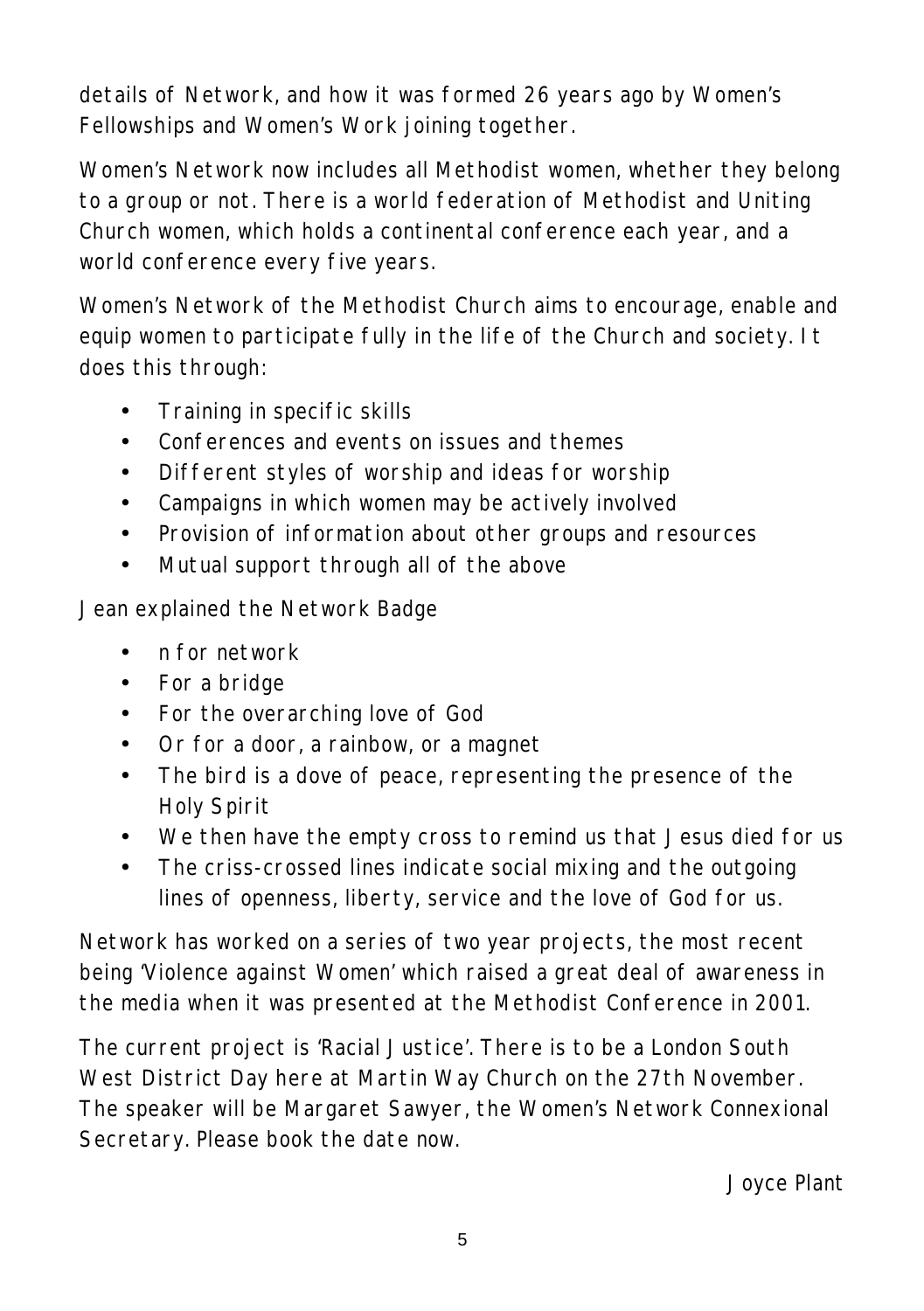# **Smiles**

A smile costs nothing but gives much. It enriches those who receive without making poorer those who give. It takes but a moment, but the memory of it sometimes lasts forever. None is so rich or mighty that he can get along without it and none is so poor but that he can be made rich by it.

A smile creates happiness in the home, fosters goodwill in business, and is the countersign of friendship. It brings rest to the weary, cheer to the discouraged, sunshine to the sad and it is nature's best antidote for trouble. Yet it cannot be bought, begged, borrowed or stolen, for it is something that is of no value to anyone until it is given away.

Some people are too tired to give you a smile; give them one of yours. None needs a smile so much as he who has no more to give.

> *Anonymous: found on a church notice board at Stokenham Parish Church in Devon*

# **Christian Care Furniture Project**

Christian CARE was started twenty-five years ago by a group of people who had come together for an ecumenical Lenten study group. The aim was to fulfil the commandment 'love your neighbour' by practical action. In time it became clear that one group of neighbours needing help were the 'homeless' and, during a relaunch of Christian CARE in 1989, a subcommittee was set up to co-ordinate that help. One task that they saw was the supply of furniture to people whom the council could re-house, but only in bare accommodation. Thus the 'Furniture Project' was born. The present Registered Charity still retains this structure with some of the original members remaining active. All members are Christians, but from a variety of local churches and denominations (currently Methodists, Baptists, Anglicans and Catholics are well represented), the area of work being mainly the Borough of Merton.

The main assets of the furniture project are a 15-year old, ex-BT, Sherpa van, leases on two lock-up garages, three people who are prepared to give time to organise movements and drive the van and some others who can be called on to help load and unload. Income is mainly by voluntary donation but there is a modest grant from Merton Council to help with the running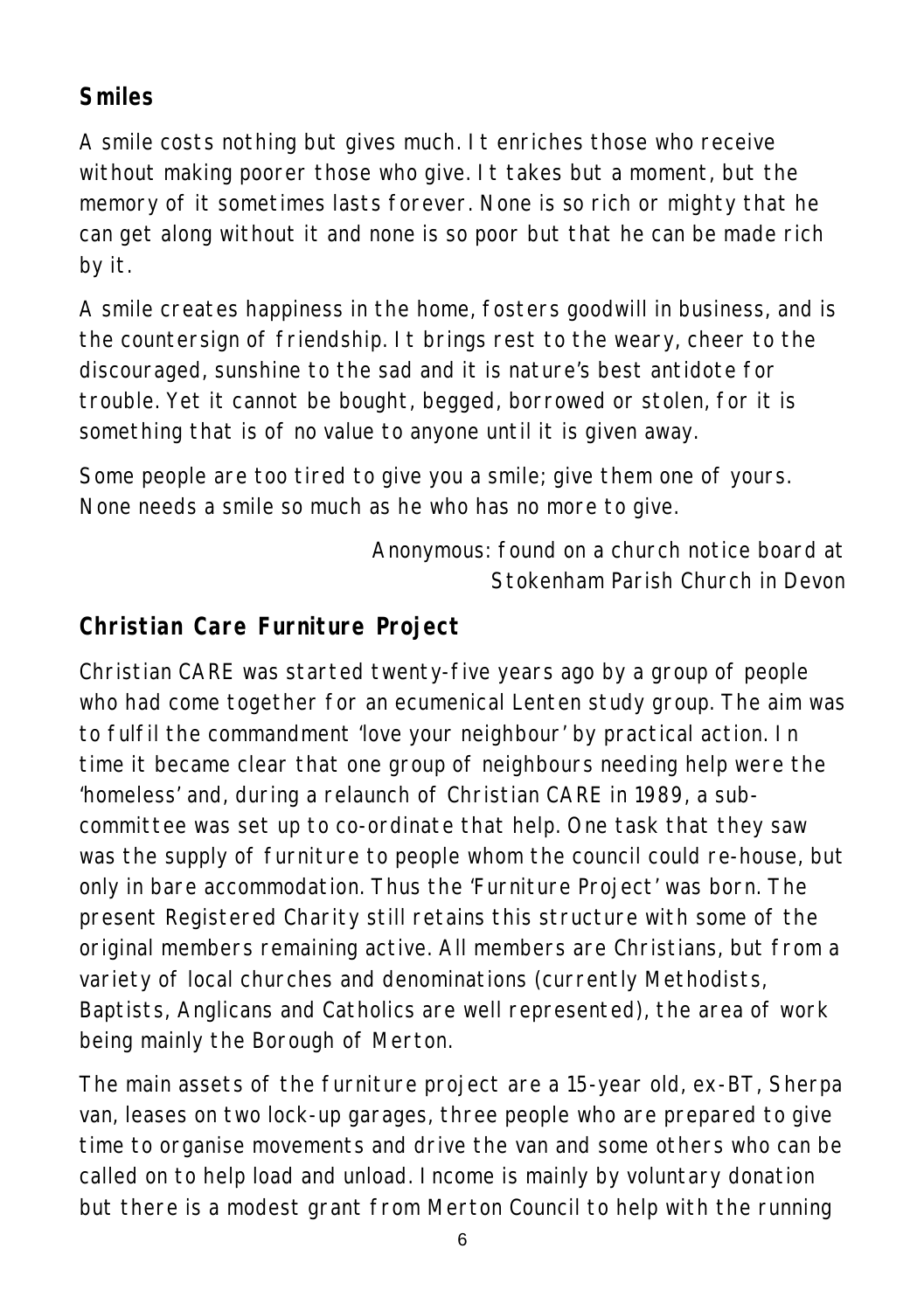costs of the van and lock-ups. No charges are made for any service provided or furniture delivered. A significant part of the work is to collect furniture from people who have more than they want, store it if necessary and deliver it to those who do not have enough. If specialist technology is required, e.g. gas cooker disconnection and connection, we can arrange for this to be done at our expense. The other main task is to move people and their, often meagre, possessions from one accommodation to another.

All offers and requests come by word of mouth. Sometimes Church Newsletters will carry requests for specific items such as beds or washing machines. Both of the local MPs have recommended needy people to us as have the local Council and voluntary bodies such as Asylum Welcome. Over the past year we have supplied beds, wardrobes, chests of drawers, dining tables, chairs, curtains, carpets, coffee tables, a bicycle, a sewing machine, washing machines, cookers, crockery, a pressure cooker, desks, a TV (much in demand), sofas and a high-chair. As at January 2003 we are aware of needs for a piano, automatic washing machines, and a TV. (Most recipients are in 'social housing' and often-specific provision is made for a washer of the automatic, front-loading type but there is no space for a twin-tub or a top-loader).

If anyone would like to make contact, offering furniture or help, or knows of anyone in need, please ring Bert Hyde via the church.

> *John Golden, Furniture Project Co-ordinator*

#### **The Return of the Swedes!**

Eight years ago this summer, Martin Way hosted a visit from a young people's choir from Sweden. The leader was put in touch with us by the Methodist Youth Department because the profile of this choir matched that of what was the Wimbledon Circuit Youth Choir - now Sigma. Twentytwo youngsters, aged between 14 and 21, and their leaders, were welcomed into people's homes for bed, breakfast and an evening meal, and were piloted round the London sights during the day by our (then) sixteen year old son with an A-Z in his hand! On the Saturday, Bob and Tony climbed them up Box Hill, and in the evening we shared in a Swedish Mid-Summer Festival in the church hall. On Sunday morning they had to be at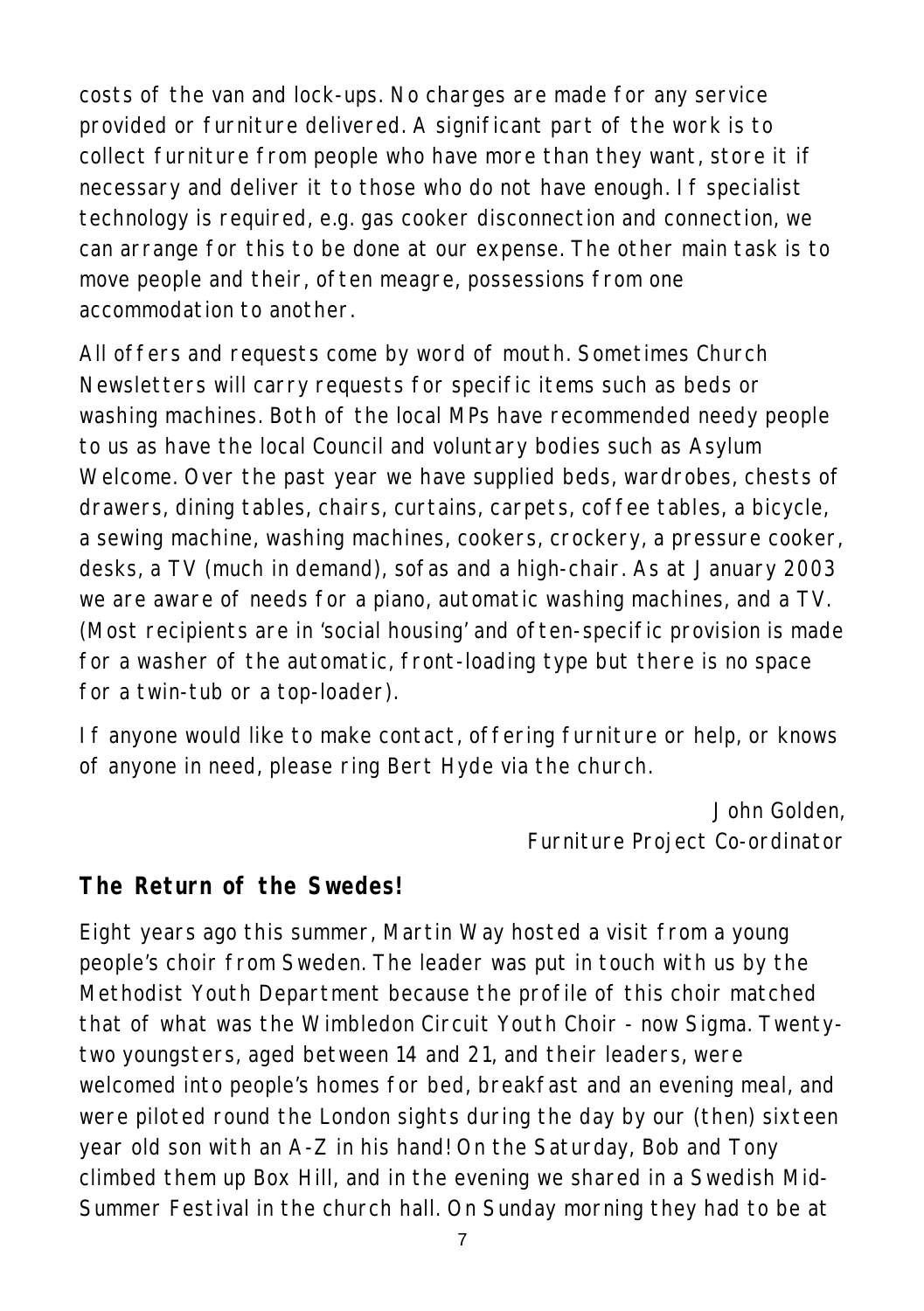Liverpool Street station for 12:00 noon, but insisted on coming to the first half-hour of worship first! It was a really memorable time for us all, and the blue Swedish glass vase that they presented to the church is a visible reminder!

We have kept in touch with the leaders of that choir, and have met with them several times since (though Bob has yet to persuade me to fly to Sweden!). They have asked if it would be possible for us to host another group this year in June. This is a Youth Fellowship - not a choir - and the age range is slightly lower, but their request is similar. They will be visiting London from Thursday 12th to Monday 16th June. In addition they would like to worship with an English congregation, and to meet some English Methodists. Can you help?

All the youngsters will speak English to some extent, and if necessary, they will bring sleeping bags and sleep on your floors, but we are asking for offers of hospitality. They will each be asked to contribute •20 towards their food because we do not want anyone to be prevented from offering hospitality for financial reasons. However, if you do not wish to accept this, we shall forward it straight to NCH Action for Children. Last time we were able to send most of the money given, and it was gratefully received!

We are asking you to consider taking two young people together, (more if you wish!!) so that no one is alone with a strange family. This will be much easier for them, and also will comply with the church's 'Safe from Harm' policy. (In order to explain this more fully, we will have a short meeting nearer the time for those who have offered hospitality.)

We would be very grateful for your help. You will enjoy it! Please contact us as soon as possible if you can be involved.

*Bob and Janet Hamblin*

# **Wheels For The World**

At the February meeting of the Men's Supper Club, Richard Polley gave us a stimulating and thought-provoking introduction to 'Wheels for the World', a Christian disability charity that restores and distributes previously used wheelchairs and other mobility aids to hundreds of people in Africa and countries in Eastern Europe. Even for those of us for whom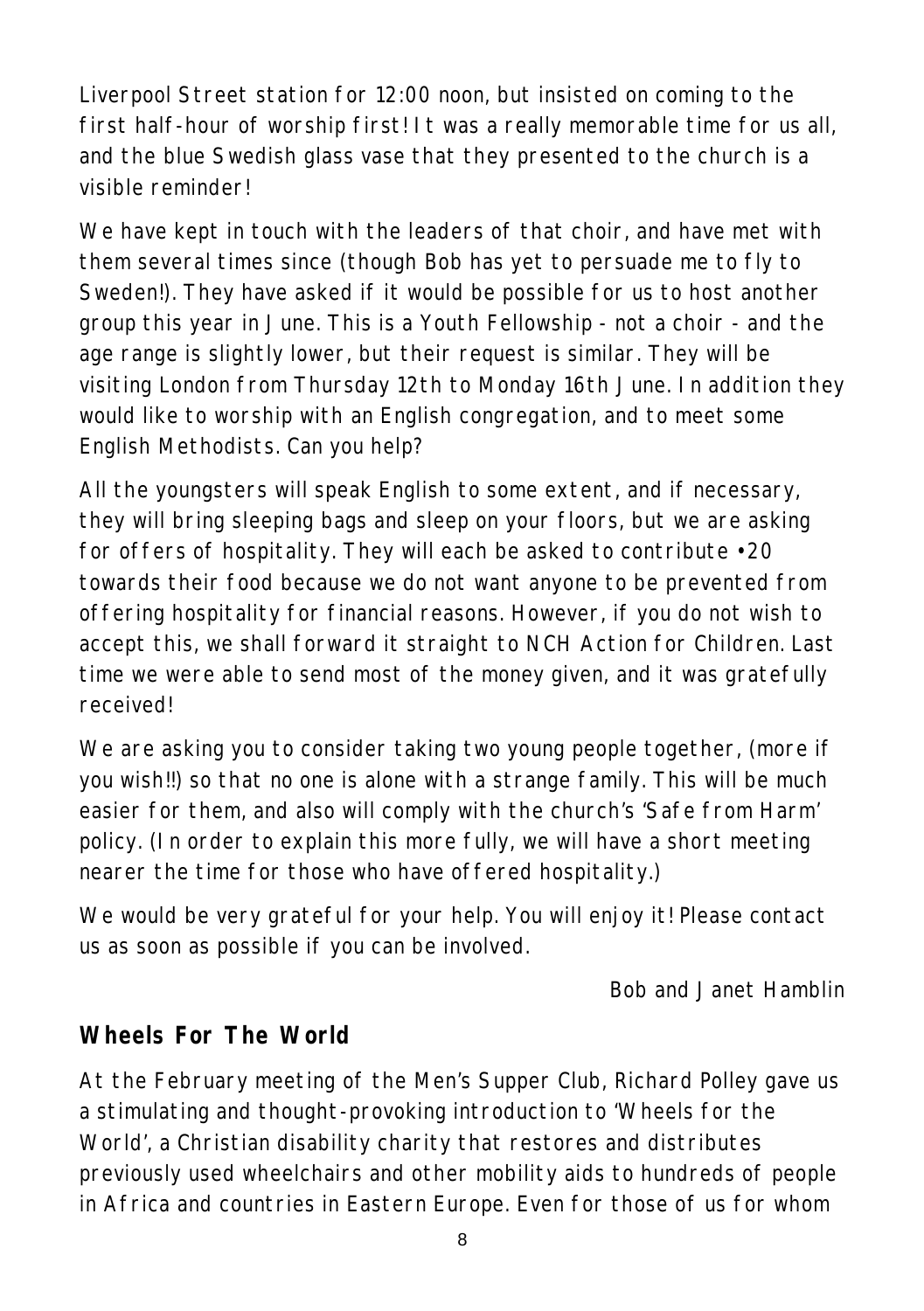mobility is becoming an increasing problem, we know that help is available through the much-maligned NHS. But to imagine living in a country where there is no health service and no available help for those who need it (both young and old) is beyond us. We saw a video showing people who could only get about by struggling on all fours. A wheel chair for such people would be a godsend but would cost at least half a year's wages. This is a brief extract from a publicity leaflet for 'Wheels for the World'.

Imagine you have lived in one room for many years, unable to go outside. Think of a husband pushing his wife down a rutted road in a wheelbarrow. Picture a man who needs to walk on hands and feet with flip-flops on his hands to protect them. Consider a ten-year-old boy who has never run or stood unaided, dependent on his parents to carry him everywhere. What these people have in common with eighteen million others worldwide is that they need a wheelchair and have no hope of purchasing one.

What have we done to deserve living in a country such as ours with all its advantages that we take so much for granted?

So what does 'Wheels for the World' do? Wheelchairs no longer required by the NHS are collected and taken to one of a dozen UK prisons for restoration to a high standard in the prison workshops. Prisoners find great satisfaction in this work that helps to restore their self-worth and dignity. They recognise that immobile people are, in a sense, prisoners too.

It costs just £30 to refurbish and distribute a wheelchair.

At our meeting I suggested that there were six weeks before our Annual Service on 1 April. If those who could afford it got an envelope and put £5 a week in it, their envelope containing 'a wheelchair' could be put in the collection on that evening. I invite anyone reading this to join us in this very worthwhile enterprise. I am well aware that not everyone could set aside £5 a week, but, alternatively, putting £1 a week away would enable you to save £30 well before Christmas. Why Christmas? Because the men of the Supper Club are aiming to raise the money for fifty wheelchairs by then. That means we need to raise £1,500. We hope to arrange a coffee morning or perhaps even a fair in support of this project, so we hope that you will give us your backing. If any organisation linked with the Church would like to contribute a wheelchair or two, I shall be very grateful. If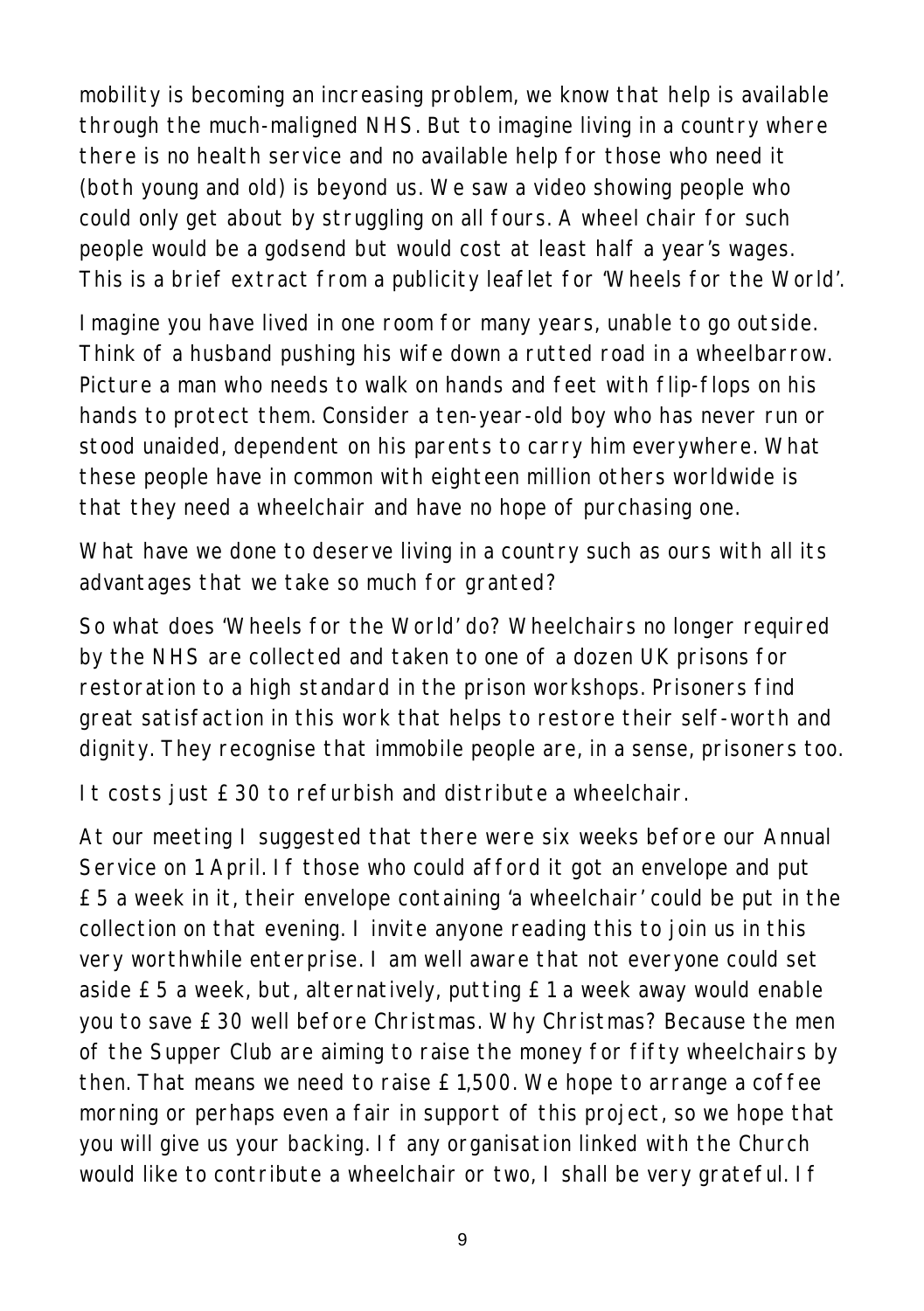you have any excess Bibles at home, they too can be distributed and will be highly prized by those who receive them.

Please come to our service on Tuesday 1 April at 7.30 pm. All proceeds from that evening will go to 'Wheels for the World'.

PS. We now only need 47 more wheelchairs to reach our target. A retiring collection after our February meeting realised a staggering £92.30!

*Bill Cox*

**Charities Fayre – 5th April** (for local and national charities)

Come and support the BibleLands stall, manned by our own Mary and Derek Heaton.

When? Saturday 5 April, 10am to 1 pm.

Where? St Mary Merton's parish hall in Church Path, off Mostyn Road. The aim? To raise funds for local and national charities.

As well as BibleLands there will be other charities such as Christian Care, Mothers Union, Traidcraft and many more. Light refreshments will also be available.

For those who cannot get to Church Path on the Saturday the BibleLands stall will be at Martin Way on the Sunday, 6 April.

#### **Hasidic story**

A rabbi assembled ten men to chant psalms for the recovery of a sick man. When they entered, a friend of the rabbi exclaimed 'I see among them notorious thieves.' 'Excellent' retorted the rabbi. 'When all the Heavenly Gates of mercy are closed, it requires experts to open them.'

#### **Quote - Unquote**

'Prayer enlarges the heart until it is capable of containing God's gift of himself'

*Mother Teresa*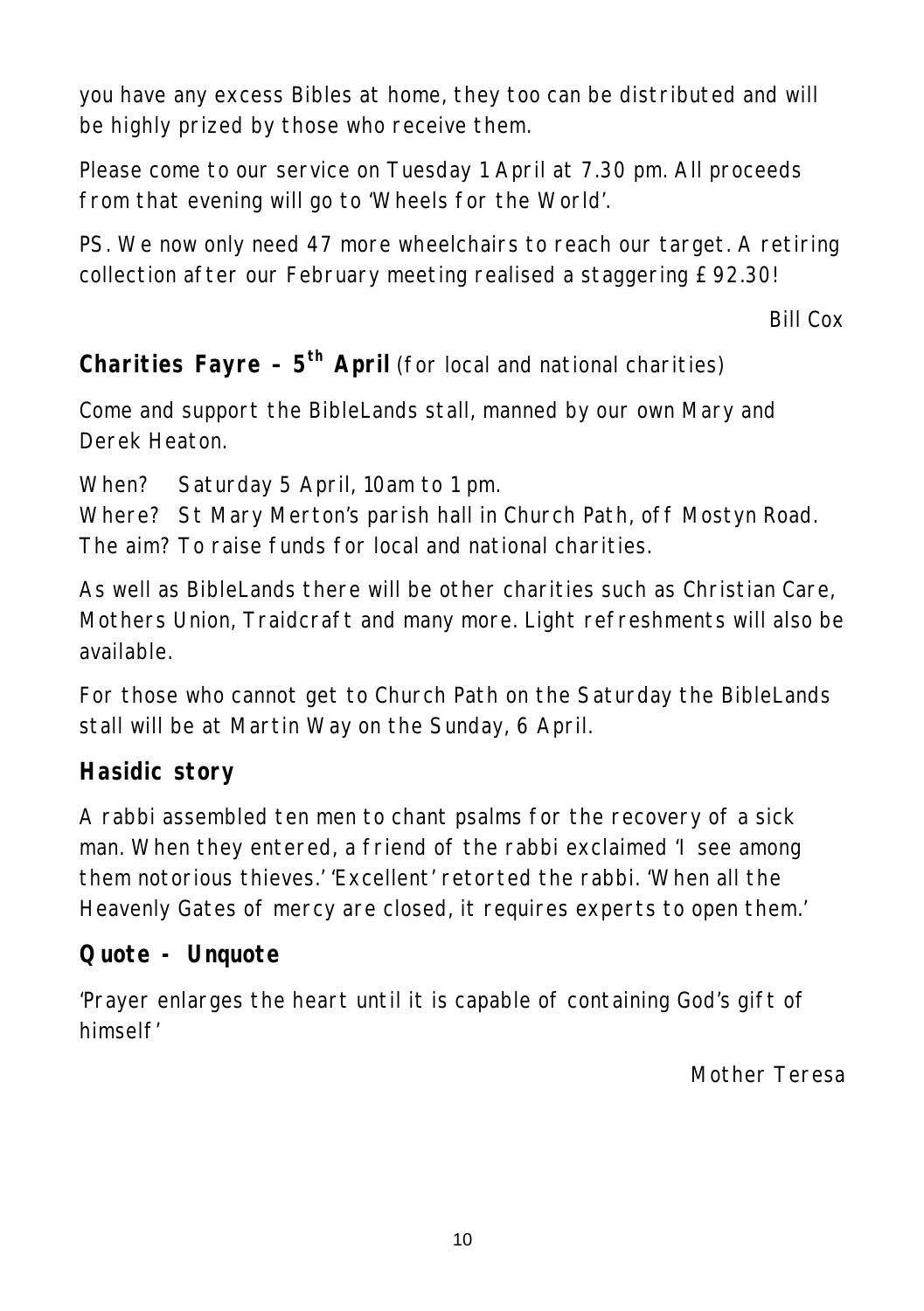*Dear Lord*

*So far today I am doing all right.*

*I have not gossiped, lost my temper, been*

*greedy, grumpy, nasty, selfish, or self-indulgent.* 

*I have not whined, complained, cursed or*

*eaten any chocolate.* 

*I have charged nothing on my credit card.*

*But I will be getting out of bed in a minute, and I think*

*that I will really need your help then.*

*Lorraine - Vestry Hall staff member [Winter Newsletter Victim Support Merton]*

#### **Women's World Day of Prayer - Thank You**

Three wonderful services were held on 7 March, under the title 'Holy Spirit Fill Us'.(put together by the Christian women of Lebanon). Thank you to Lesley at the morning service at Mansel Road United Reformed Church for singing the Lebanese hymn, accompanied by Ted on the flute, which sounded beautiful together; and to Karen for her reading. Thanks also to Anne for leading the Alexander House afternoon service and giving the address; and to the readers Bill Cox, Valerie and her friend Doreen, and Derek. Finally thank you to all from our church who kindly supported the morning and evening services and to Derek for showing the Lebanese films at the start of each of the services.

*Mary Heaton*

#### **The 2003 London Marathon**

Hannah, Jennifer and Rosemary Fernando have places in the Adidas Mini London Marathon. This means they will run the last part of the London Marathon on 13th April and they are hoping for sponsors to help raise money for the JMA TimeTravellers Project. They are running 5km and if you would like to sponsor one or any of them your support will be gratefully received.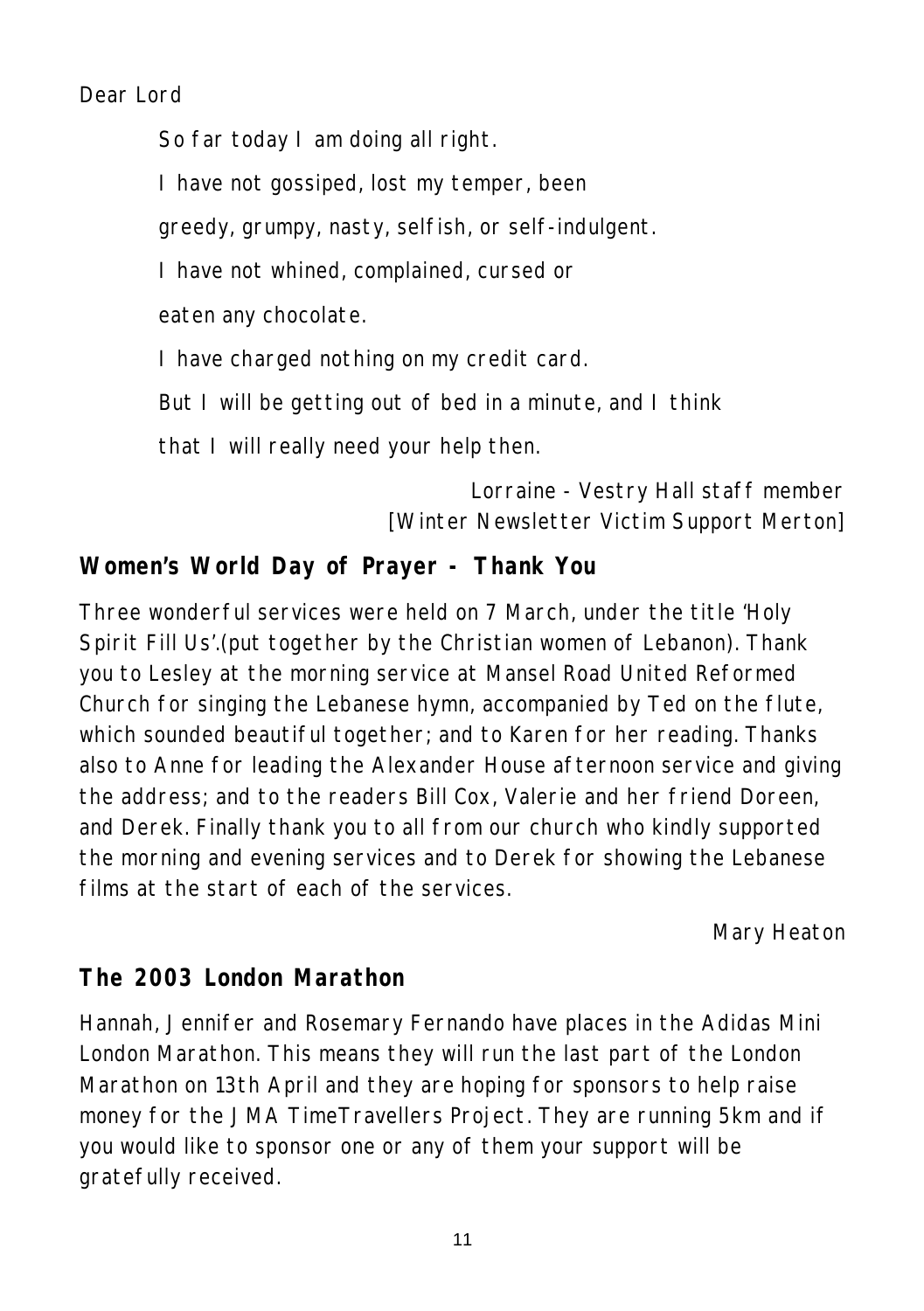# **Renee Maslin**

It is with much sadness that we tell you of the death of Renee Maslin, a very long-standing member of the Midway Group and a very nice lady. She and her friend Marguerite dealt with refreshments at every meeting for years, and she always had a smile on her face. Our thoughts and prayers are with Geoff, her husband, her two daughters, her son and grandchildren.

> *You held a very special place in each and every heart, You gave such gentle wisdom that set you quite apart, O yes, we'll miss you our dear friend, but now you're with the Lord, So we give Him praise for knowing you, giving thanks with one accord. You carried on so bravely through much suffering and pain, So now we say a fond "farewell" until we meet again*

#### **From Jean Butland**

I have been overwhelmed by the love and support in the shape of cards, letters, visitors, telephone calls and most of all the prayers of so many friends and people I do not even know, over the past months, and especially during the six weeks I was in hospital.

I was due to have my left leg amputated at the beginning of January but thanks to all the prayers, the skill of two doctors, the kindness and love of so many nurses, cleaning ladies, and the staff who served my meals, it seems that the amputation procedure will hopefully not now be necessary - my legs are so much better and the ulcers showing so much sign of clearing.

My sincere thanks to all friends who have helped in any way and to my dear husband who could not have done more for me.

As King Arthur is credited with saying 'More things are wrought by prayer than this world dreams of.'

*Jean Butland*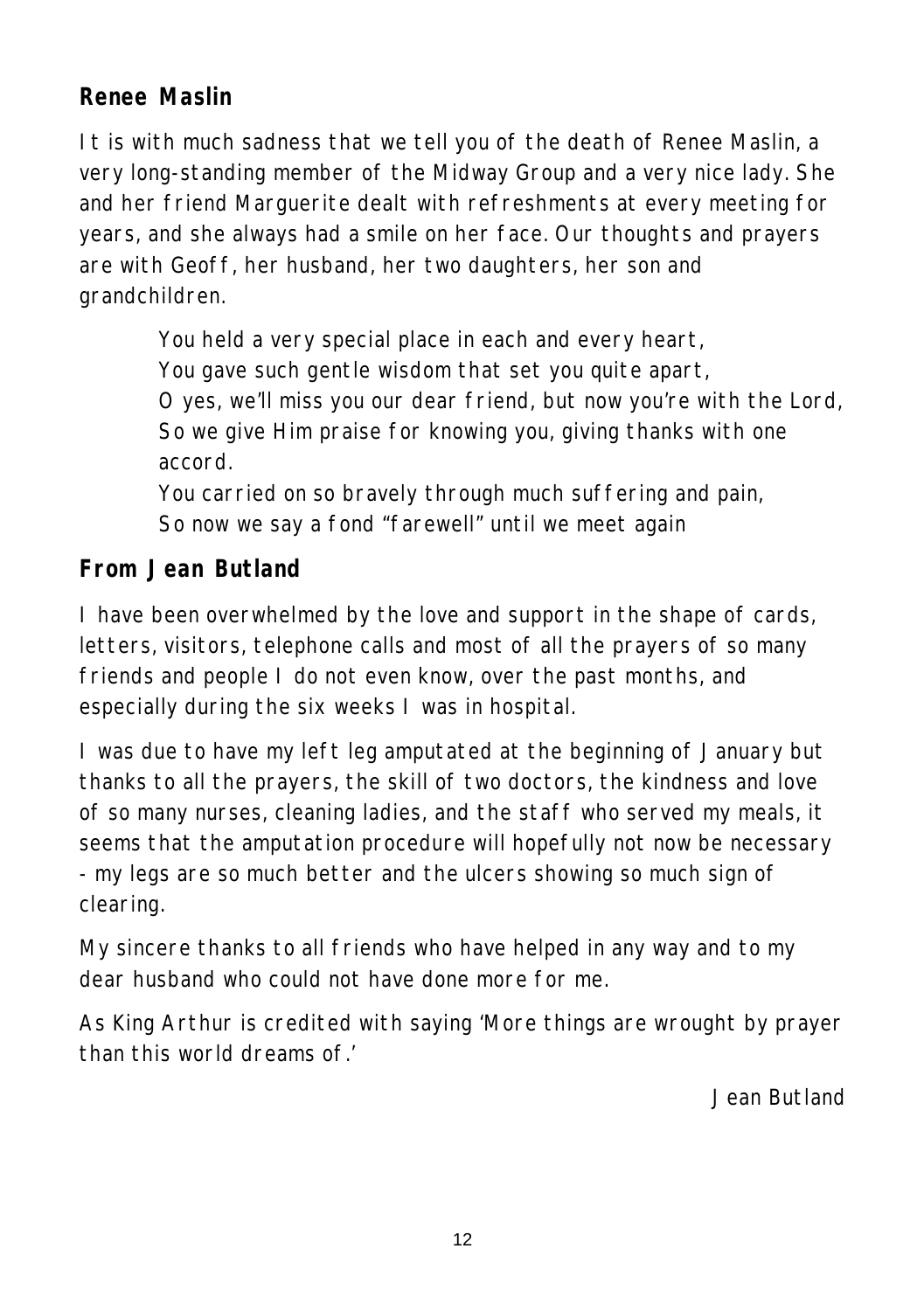## **Red Nose Day**

Some weekends I like to make biscuits. Over the months I have made different types from chocolate chips to sprinkles. But then one day an idea popped into my head. I would sell some biscuits somewhere to make some money for a charity and as Red Nose Day was coming up I decided to give the money to them. But where would I sell them? My mum asked Anne Rusbridge if I could sell them at church. She said it would be fine, so the Saturday before Red Nose Day I made 160 biscuits. Then on Sunday we went to church and I sold them all. I raised •31.10

Thank you to everyone who bought them.

Love Jenny [Smith]

*[Well done Jenny! A splendid total - and delicious biscuits.]*

 $-0$  $0$  $-$ 

**Church Diary For April**

| Tue    | $\mathbf{1}$   | 10-12 $am$           | Coffee and Chat                             |
|--------|----------------|----------------------|---------------------------------------------|
|        |                | 8.00 pm              | Time for Prayer                             |
| Wed 2  |                | 11.15 $am$           | Toddler Time in Church                      |
|        |                | 7.45 pm              | Midways (Rev Anne Rusbridge - Ordination)   |
| Thu    |                | $3\quad 2.30 - 3.30$ | The Seekers - Walking with Jesus            |
| Sun    | 6              | $10.30$ am           | Family Service led by Rev Anne Rusbridge    |
| Mon    | $\overline{7}$ | 2.45 pm              | Fellowship (Mr R Kasey)                     |
| Tue    | 8              | 10-12 $am$           | Coffee and Chat                             |
|        |                | 8.00 pm              | Time for Prayer                             |
| Wed 9  |                | $11.15$ am           | <b>Communion Service</b>                    |
|        |                | Thu 10 2.30-3.30     | The Seekers - Walking with Jesus            |
| Fri    | 11             | $12.30 \text{ pm}$   | Lunch Club                                  |
| Sun 13 |                | $10.30$ am           | Morning service led by Mr Bill Cox          |
|        |                | 6.30 pm              | Communion Service led by Rev Anne Rusbridge |